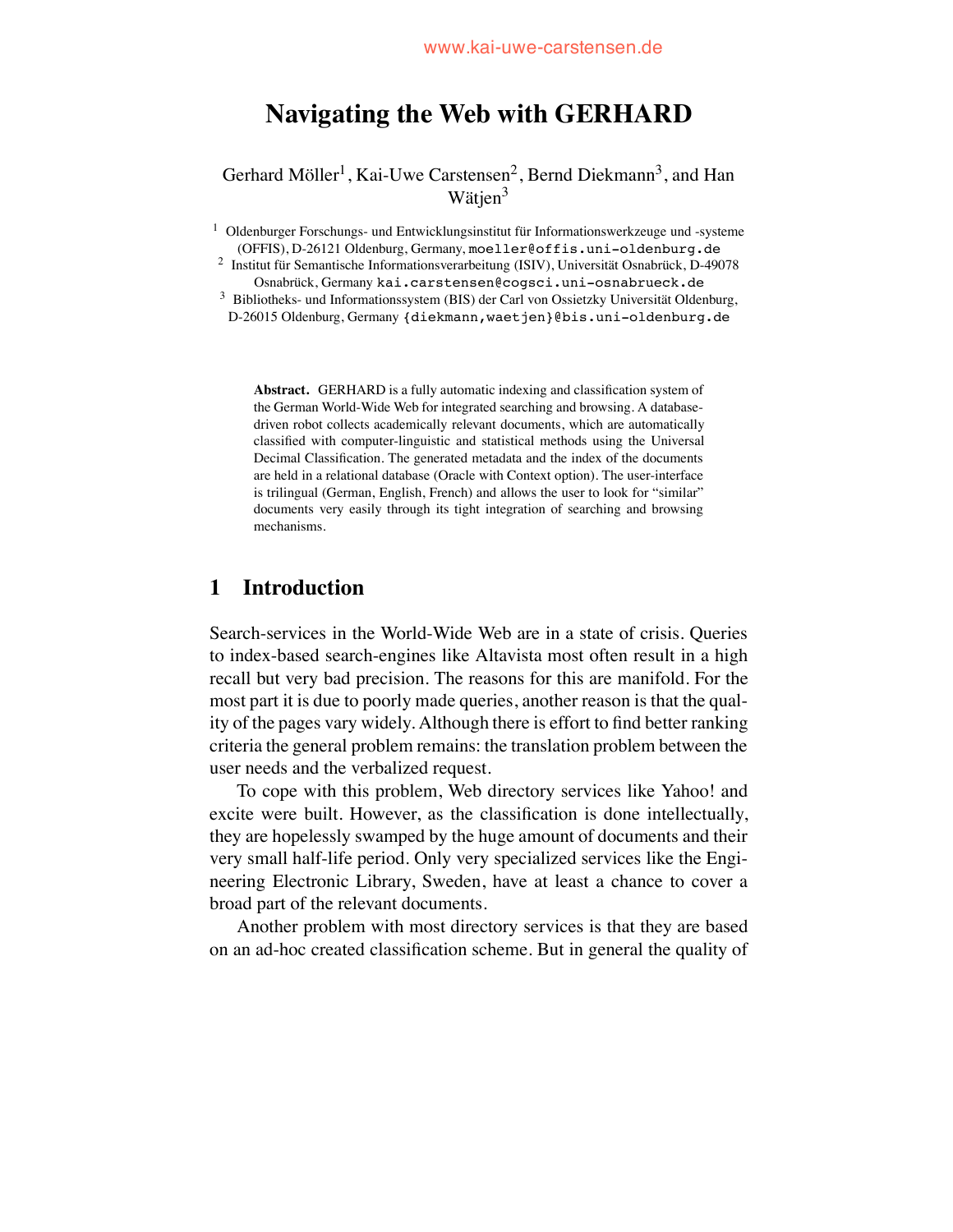classification strongly depends on the intellectual effort spent in establishing the scheme itself. If it does not cover the subject area completely, some aspects cannot be categorized. If inconsistencies exist in the system, contradictions in the classification will be the result. This is why legions of highly qualified librarians have spent many decades building and maintaining such classification systems.<sup>1</sup>

Finally, the existing Web directory services fail to integrate their searching and browsing facilities such that a user can directly see all the categories assigned to a document to then find all other documents that have been assigned the same or similar categories.

GERHARD's (German Harvest Automated Retrieval and Directory) approach to the above problems is to

- **–** use a database-driven gatherer (Sect. 4),
- **–** use fast automatic classification (Sect. 5),
- **–** use a professional classification system (Sect. 2), and
- **–** integrate the searching and navigation service (Sect. 7).

The following chapters describe the components of the system and first experiences with the service. Of course, there are other projects related to GERHARD, which will be discussed first.

#### **1.1 Related Projects**

Next to GERHARD there exist several other projects related to automatic classification. One of the first was probably the Nordic WAIS/WWW Project<sup>2</sup> [1]. However, this project was quite limited, as it used only 51 UDC entries for classification and classified only approx. 700 very homogeneous descriptions about WAIS databases.

A very extensive project in that area is the OCLC Scorpion<sup>3</sup> [10], which uses the Dewey Decimal Classification (DDC) [12], [2], a purely hierarchical classification system. Scorpion does not offer a Web-catalogue, but is rather a research project exploring the use of automatic classification with various methods. Like GERHARD Scorpion uses linguistic and statistic methods, which makes the two projects most related to each other. (This is true for their problems and shortcomings as well...)

<sup>&</sup>lt;sup>1</sup> As have many philosophers...

<sup>2</sup> http://www.ub2.lu.se/auto\_new/UDC.html

<sup>3</sup> http://orc.rsch.oclc.org:6109/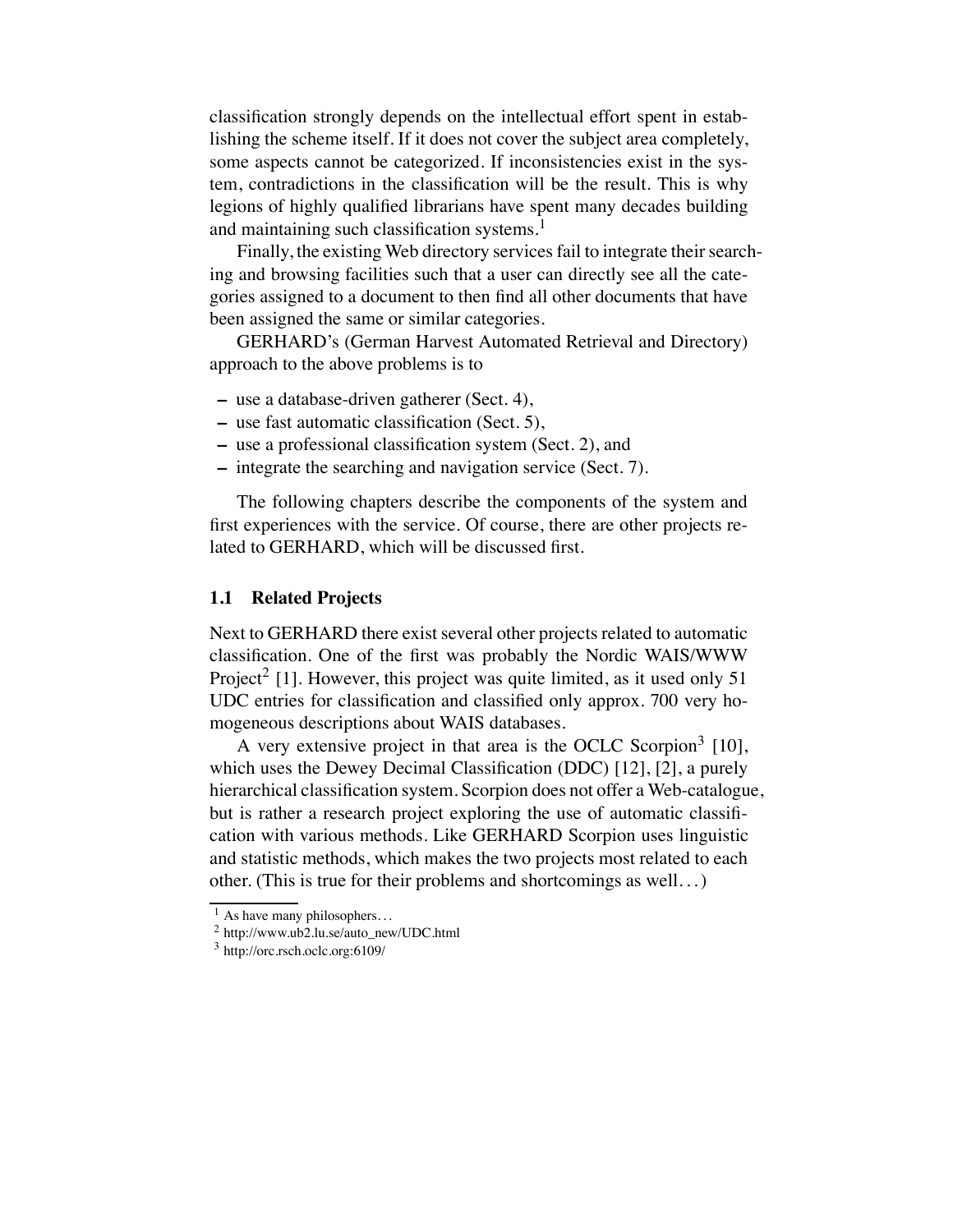Web directories that use DDC are for example BUBL  $Link<sup>4</sup>$  [3] and CyberDewey<sup>5</sup>. However, the classification is done intellectually, so only very few documents are available and there is no integration between searching and browsing facilities. Actually, none of the above services offer integrated browsing and searching.

There is also the EU-project Desire II, which is in planning stage. One of their goals is a "prototype service providing automatic classification of Engineering resources" [6], the date for finishing is set to February 2000. First contacts to the developers of GERHARD and Scorpion have already been made.

## **2 The Classification System**

The classification system can be seen as a material ontology offering a very valuable store of knowledge. It defines which categories exist and how they are related to each other. In a well structured ontology, the experienced user can find quickly the needed information and the novice user can learn quite a bit about the subjects of interest. However, there are three additional preconditions to be met:

- 1. As the domain of the expected documents is likely to be very heterogeneous, specialized classification systems as ACM Computing Classification System or the Engineering Information Classification System<sup>6</sup> cannot be used. Instead, a general system has to be used.
- 2. The target of GERHARD is the German World-Wide Web, so at least German has to be supported. On the other hand, many documents are supposed to be in English language, so English should be supported as well.
- 3. Finally, the classification system has to be available in electronic form.

Neither the Dewey Decimal Classification (DDC), the Library of Congress Classification (LCC), the Netherlands Base Classification nor any other classification system of German Libraries meet all three preconditions.

<sup>4</sup> http://bubl.ac.uk/link/

<sup>5</sup> http://ivory.lm.com/˜mundie/CyberDewey/CyberDewey.html

<sup>6</sup> Examples of intellectually generated Web directories that utilize the ACM and EI classifications are Ariadne (http://ariadne.inf.fu-berlin.de:8000/) and EELS (http://www.lub.lu.se/eel/).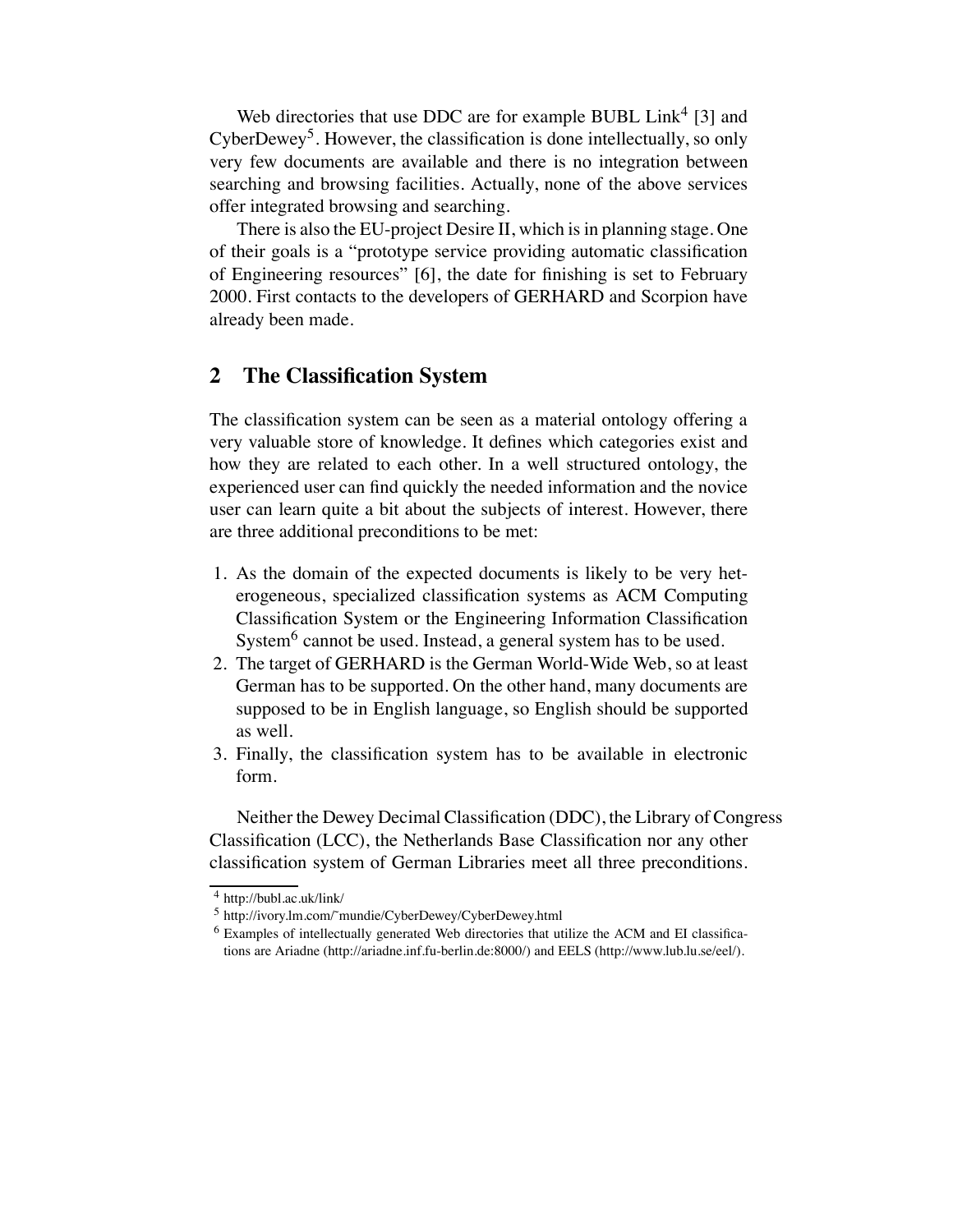The only classification system found suitable is a special version of the Universal Decimal Classification (UDC) [4] modified and extended by the ETH Zürich [8], in the following called "UDCZ".

It consists of approx. 60,000 entries (*categories*), which are connected to each other by 15 different relations<sup>7</sup> [9]. Each entry consists of a DC-number (*notation*), the associated descriptions and synonyms in German, English, and French, and, if necessary, explicit references to prior used<sup>8</sup> and related notations.

The general structure of the UDC is a hierarchy resulting from the structure of decimal numbers, i. e. "51" ("mathematics") is a hypernym of "511" ("number theory") as shown in Table 1. The other relations between UDC-entries are denoted by special characters, e. g. "669.215'22" ("gold-silver-alloy") is a combination (') of "669.215" ("gold-base alloy") and "669.22" ("silver"). Multiple relations like "669.15'255'245" ("iron-cobalt-nickel alloys") are possible as well. This results in a directed graph with cycles, where the UDCZ-entries represent the nodes of the graph.

**Table 1.** Right truncation specifies hypernomy

- 5: "mathematics/natural sciences"
- 51: "mathematics"
- 511: "number theory"
- 511.5: "diophantine equations (number theory)"
- 511.57: "forms of higher degree"

## **3 System-Architecture**

A rough system architecture and allotment of tasks to the project partners is shown in Fig. 1, the next sections describe the components in more detail. All components are distributed and can have multiple instances to balance the load.

 $<sup>7</sup>$  Hyper-/hyponym, association, extension, combination, unsolvable connection, relation, sup-</sup> plement of language, supplement of form, supplement of location, supplement of peoples, supplement of time, special supplement, point of view, expansion, and partition.

<sup>&</sup>lt;sup>8</sup> At several places existing notations had been replaced for more consistency.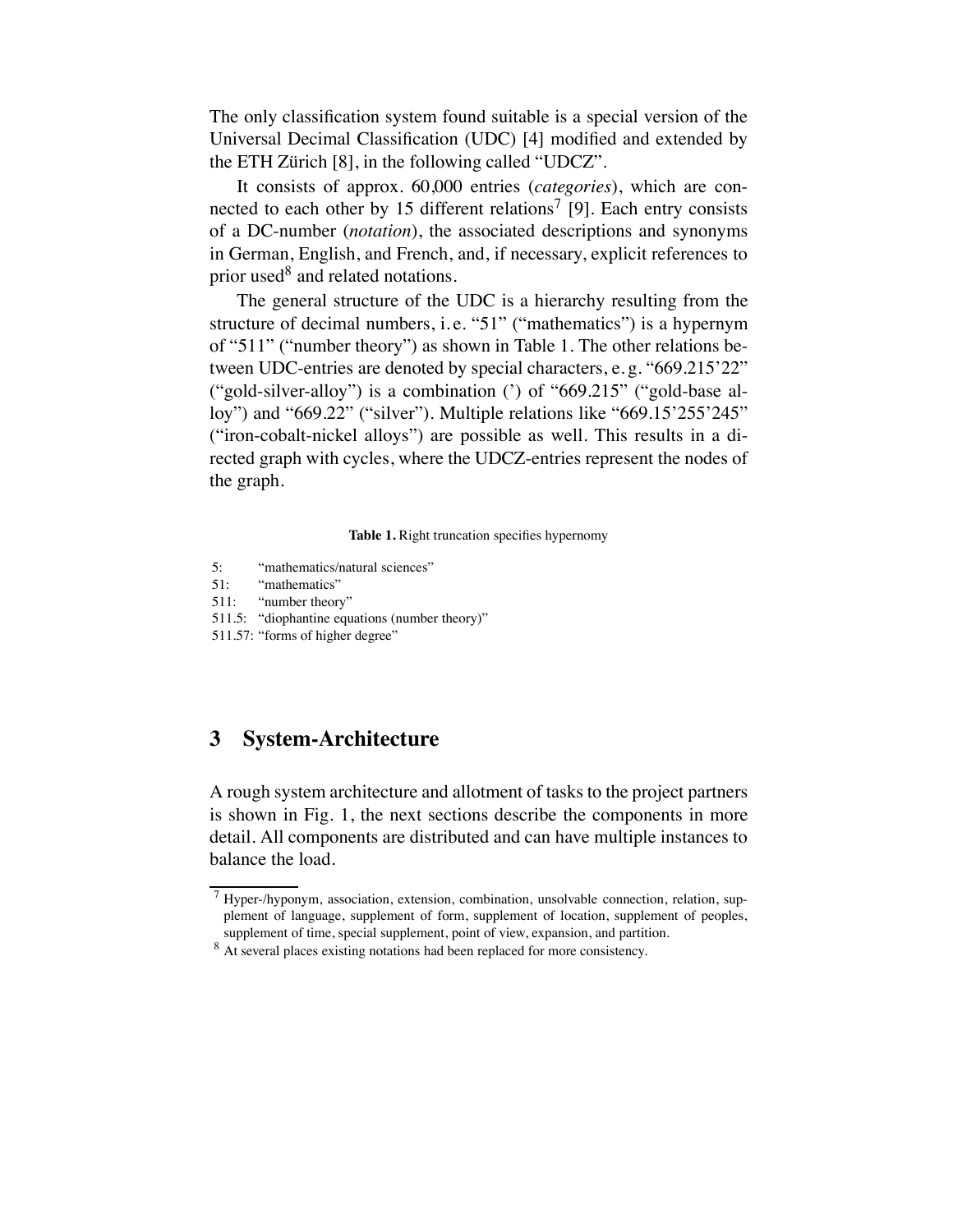**Fig. 1.** System-architecture and project teams of GERHARD.



## **4 Gathering**

To collect the Web documents for classification and indexing, the Harvest Gatherer [5] is used<sup>9</sup>. It uses starting points and filtering rules to define which documents have to be collected. To be able to define the searchspace on the fly, all configuration data is held in a database that can be accessed and modified via a Web-interface.<sup>10</sup>

The current search-space covers the academically relevant sub-space of the German Web, which consists of more than 400 universities, high schools, cultural, political, and scientific institutions, etc.

After collecting the documents they have to be analyzed and prepared for further processing. GERHARD utilizes an adapted version of the Harvest Summarizer, which parses the document and stores it in a structured form, called Summary Object Interchange Format (SOIF) [5]. A general problem is that if the document source contains poorly coded HTML, the resulting SOIF can have semantic errors.<sup>11</sup>

<sup>&</sup>lt;sup>9</sup> It turned out that the Harvest Gatherer is not efficient enough for our needs and takes too many resources. Therefore, it will soon be replaced by Combine, a web-robot that was developed by NetLab, Lund for the EU-project Desire.

 $10$  It is planned to make parts of this interface available to the public too check the status of the gatherer and submit places of possible interest.

<sup>&</sup>lt;sup>11</sup> For example some authors use the  $\leq$  author >-tag instead of the  $\leq$  em >-tag to print emphasis. The resulting SOIF obviously contains nonsensical values for the attribute "Author".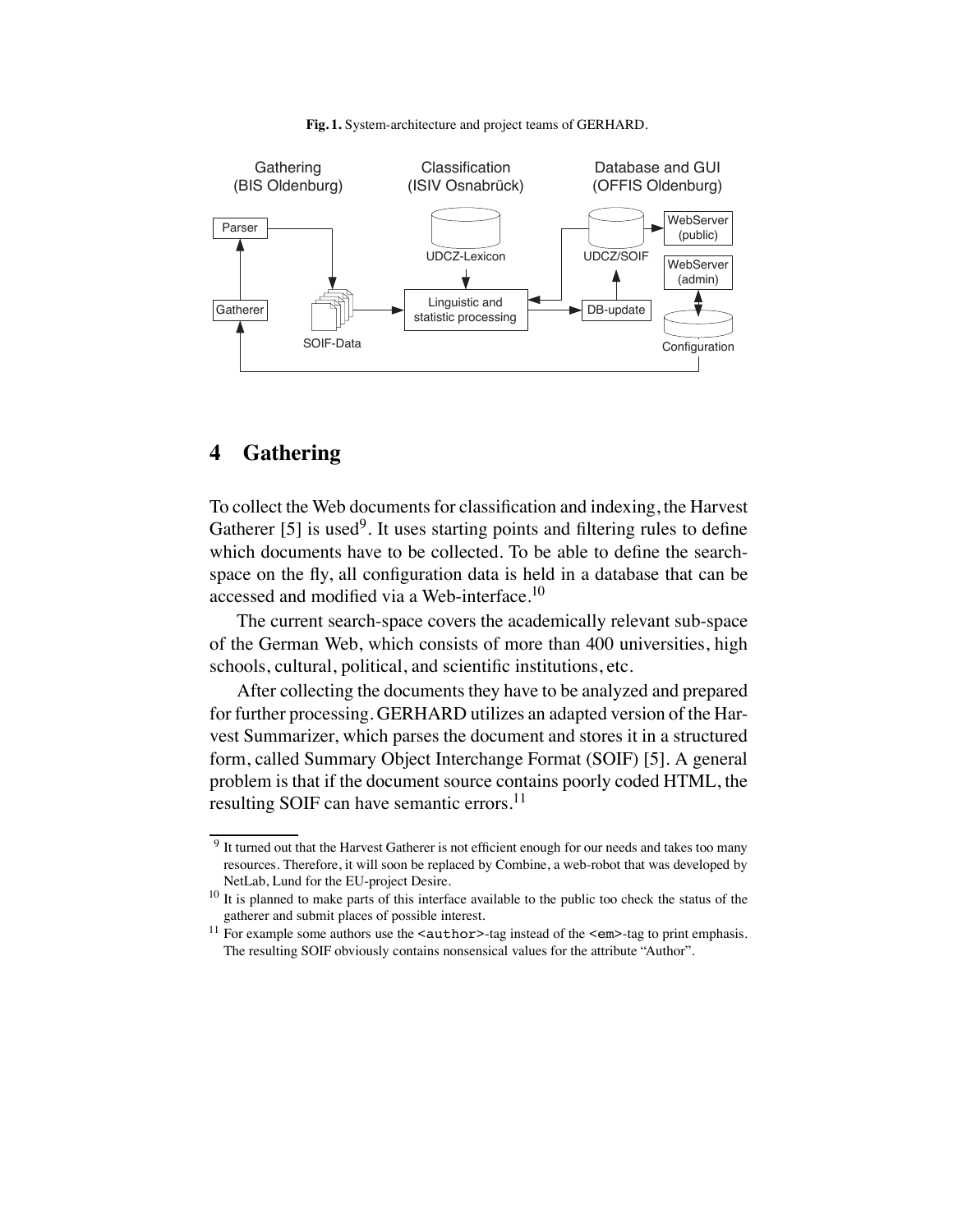**Fig. 2.** Architecture of the linguistically based classification



### **5 Automatic Classification**

Classification in GERHARD pursues a pragmatic approach, albeit with the use of sophisticated linguistic technologies. It is governed by two general demands: *Maximum quality and Minimum time consumption.*

In order to assure high precision and recall in later navigation and search, the quality of the classification result should be optimal. This rules out simple pattern matching and statistics approaches which in the face of the UDCZ's complexity do not reach the quality level aimed at.

Given the huge amount of gathered text data, however, good quality may not be achieved through extensive processing of the texts to be classified and/or the application of high-level computational linguistic methods. Instead, texts have to be processed with minimum time costs.

We have solved this problem of maneuvering between these antagonistic requirements by a division of labor in the processing tasks. The key idea is to transform the UDCZ into a lexicon mapping natural language expressions on UDCZ-notations, using sophisticated linguistic analysis tools at compile time, and to analyze the texts to be classified using an efficient recognizer built from this lexicon.

The architecture of the linguistically based classification is shown in Fig. 2. There are three main components, UDCZ-conversion and UDCZlexicon construction, text conversion and analysis and notation analysis and selection, with only the latter two operating at run time of classification.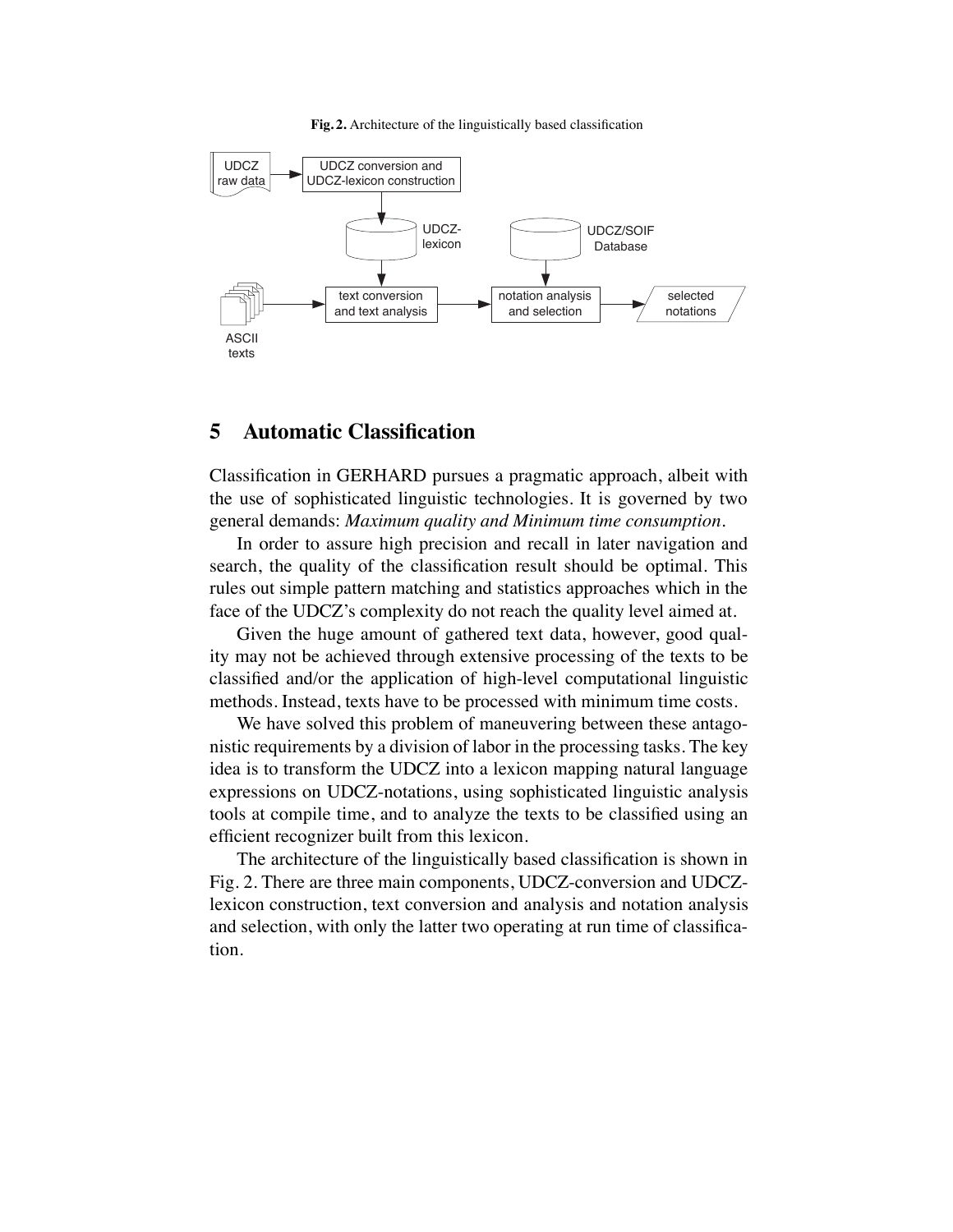#### **5.1 UDCZ-Conversion and UDCZ-Lexicon Construction**

The raw data of the UDCZ consists of 27 MByte text data with ca. 500000 lines of text dumped from the database of the ETH Zürich. Each entry (see Table 2 for an example) contains among other things the information about a category marked by a UDCZ notation and natural language descriptions of the category in German, English, and French.

```
Table 2. Example of a raw data entry of the UDCZ
```

```
001Z - 03002DDUEBERSETZUNGEN / TECHNISCHE U. NATURWISSENSCHAFTLICHE
003DETRANSLATIONS / TECHNICAL AND SCIENTIFIC
004DFTRADUCTION / SCIENTIFIQUE ET TECHNIQUE
```
The aim of the UDCZ conversion is to extract/generate natural language expression that may occur in texts. As Table 2 indicates, this requires elaborate processing of the linguistic material available in the UDCZ.

Ignoring aspects of necessary automatic editing, conversion proceeds in three steps:

- 1. Morphological analysis<sup>12</sup> of each word in the UDC entry, reduction to its stem (if differing, to both singular and plural word stems), and annotation with word class information.
- 2. Application of rules sensitive to the available linguistic information in order to extract or construct well-formed natural language expressions.
- 3. Deletion of annotations as well as stopwords $^{13}$ .

For the German part of the example in Table 2, the result of conversion are presented in Table 3, showing the stems and tagged word forms (first line) and the two natural language keys constructed (second line).

Each word stem is implicitly suffixed with a variable so that a match with specific word forms during text classification is possible (e.g. "technische uebersetzungen", but also "technischer uebersetzungsvorschriften").

<sup>&</sup>lt;sup>12</sup> Lingsoft's (http://www.lingsoft.fi/) programs GERTWOL and ENGTWOL are used for this.

<sup>&</sup>lt;sup>13</sup> Gathered from the CELEX database of the Max Planck Institute, Nijmegen (http://www.kun.nl/celex/).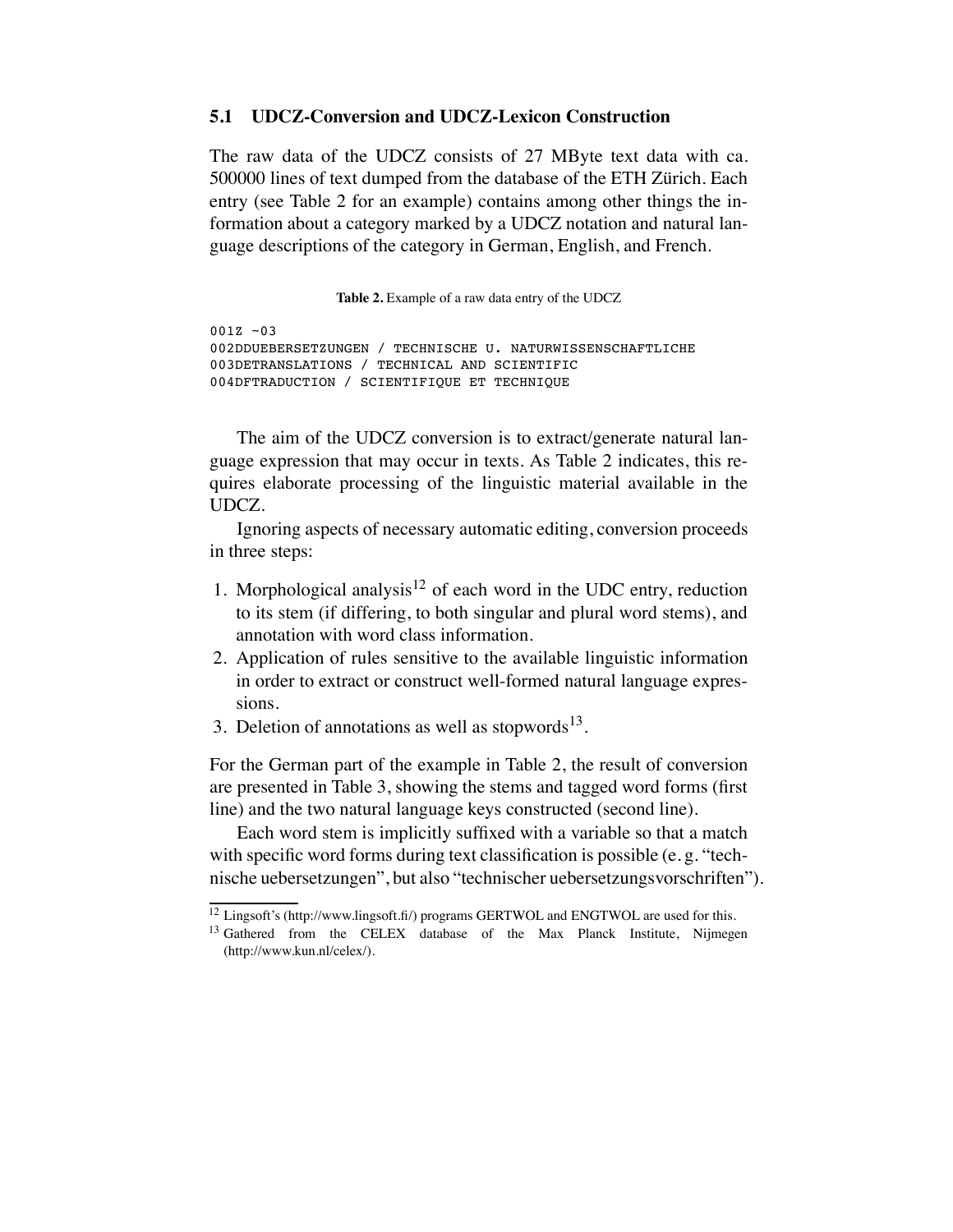```
uebersetzung~~S/technisch~~A u.~~ABK naturwissenschaftlich~~A
technisch uebersetzung / naturwissenschaftlich uebersetzung
```
Although these truncation variables are useful in general and lead to flexible matches, they overgeneralize in the case of short words and result in false matches. For example, "gene" would match "general", "generic" etc.

Depending on its length, we therefore generate the list of all possible morphological endings of a word, which leads to the differences in Table 4 (with "-" indicating arbitrary endings, and "xxx" indicating that the stem itself is a word form).

**Table 4.** Sample UDCZ-lexicon entries

technisch uebersetzung:-:~03 gene:xxx s:575.113.1

Table 4 is an example of entries in the UDCZ-lexicon, which maps natural language expressions to notations of the UDCZ. This lexicon is compiled into a recognizer, that is, a finite state automaton which accepts instances of the regular expressions implicit in the lexicon and outputs the corresponding notations.

#### **5.2 Text Conversion and Analysis**

The texts to be classified have first to be adjusted to the standard set by the UDCZ-lexicon (regarding umlauts, removal of stopwords etc.). After that, the recognizer is applied iteratively to a given text, cutting off prefixes accordingly. Text analysis thus yields a bag of notations as a result, basically found by matching strings in the text with entries of the UDCZlexicon. It should be noted that the recognition of multi-word strings (corresponding to very specific and unambiguous notations) combined with the flexibility and specificity of textual matches is a special feature of this component and represents an important advantage of GERHARDs classification, as compared to approaches using simple stemming algorithms and single-word database look-ups.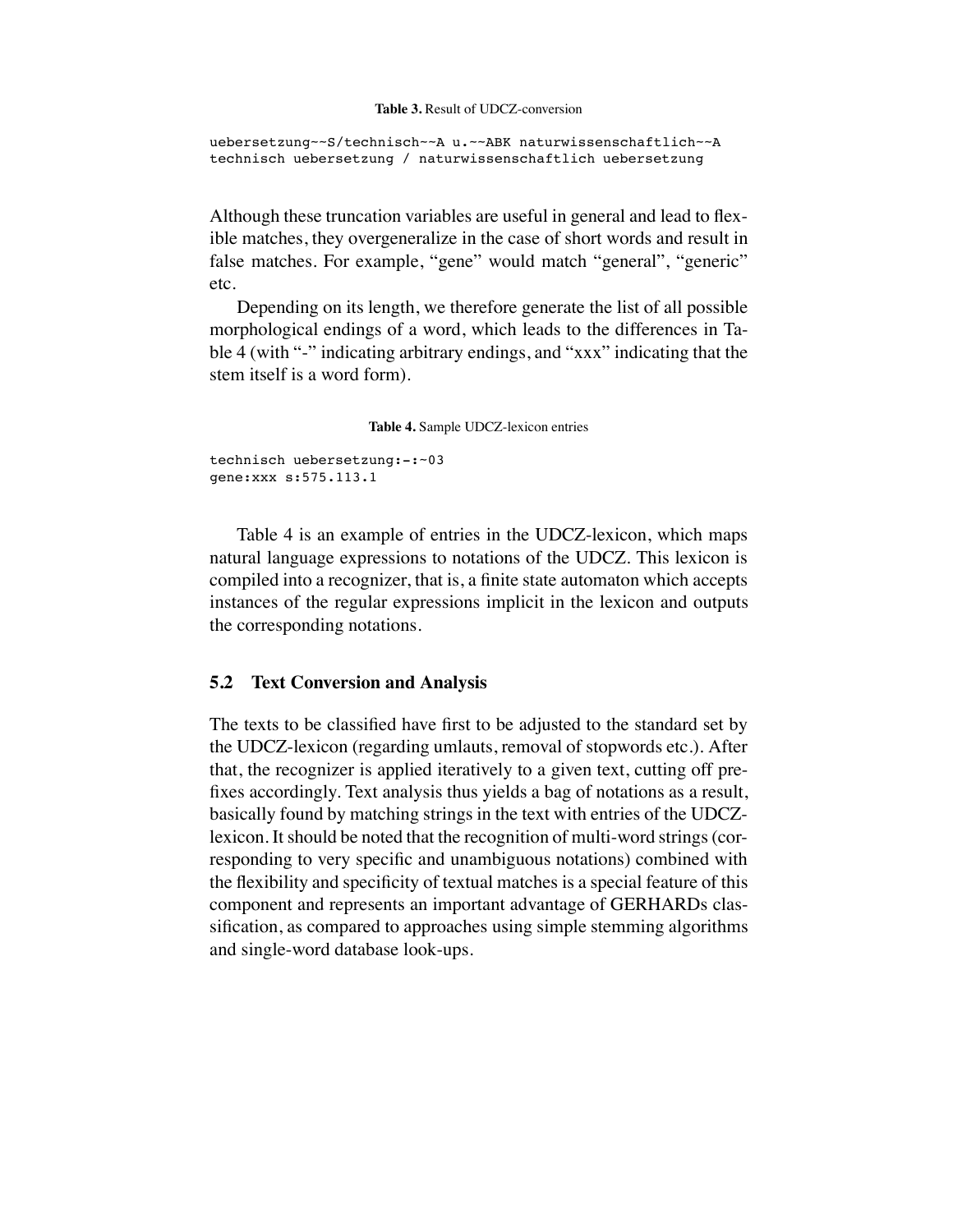#### **5.3 Notation Analysis and Selection**

Selection of the relevant notations from the bag of all found is done in two steps:

- 1. Exploitation of the information given in a notation, its frequency of occurrence, and its textual match to find salient clusters of notations.
- 2. Further statistic and heuristic processing using lookups in the UDCZdatabase to further reduce and weight the found notations.

**Exploitation of Notations.** Notation analysis involves the following aspects. First, the hierarchical information coded in UDCZ notations is exploited. As Table 1 in Sect. 2 shows, information coding in general follows the principle of right truncation for specifying the superclass relation.

According to that, the longer a notation is, the more specific is the category it codes.14 Although this principle is not used consistently in the UDCZ [8], the available hierarchical information is sufficient for the purpose of classification in GERHARD. So each occurring prefix of a found notation is inspected and its relative importance, given its absolute frequency, is computed. This is implemented by sorting the bag of found notations into a tree of characters, where each node in the tree implicitly codes the information about a prefix.

Second, the length of a textual match is considered with the assumption that the longer the match according to the UDCZ-lexicon (Table 4) of a category is, the more specific it will be inside its sub-tree (e. g. because the probability of ambiguity is reduced).

Both of these aspects are extensively used in the algorithm for selecting a notation. Traversing the character tree down to a depth *d*, a notation is considered as relevant if the sum of its prefixes' maximum "matchlengths" weighted by the depth of the prefix exceeds a relative threshold *t* (1). This identifies notations of salient clusters with maximum specificity.

$$
\sum_{i=1}^{d} \frac{i \cdot N_{\text{matches}}(\text{not}[i]) \cdot l_{\text{max}}(\text{not}[i])}{N_{\text{notations}}} > t
$$
 (1)

<sup>&</sup>lt;sup>14</sup> This is not necessarily true for all relations in the UDCZ especially for the expansion, e.g. "321.1/.8" ("forms of government") is more general than "321.15" ("democracy, theocracy, aristocracy, oligarchy, patricianism in antiquity"). Fortunately, those exceptions are rare.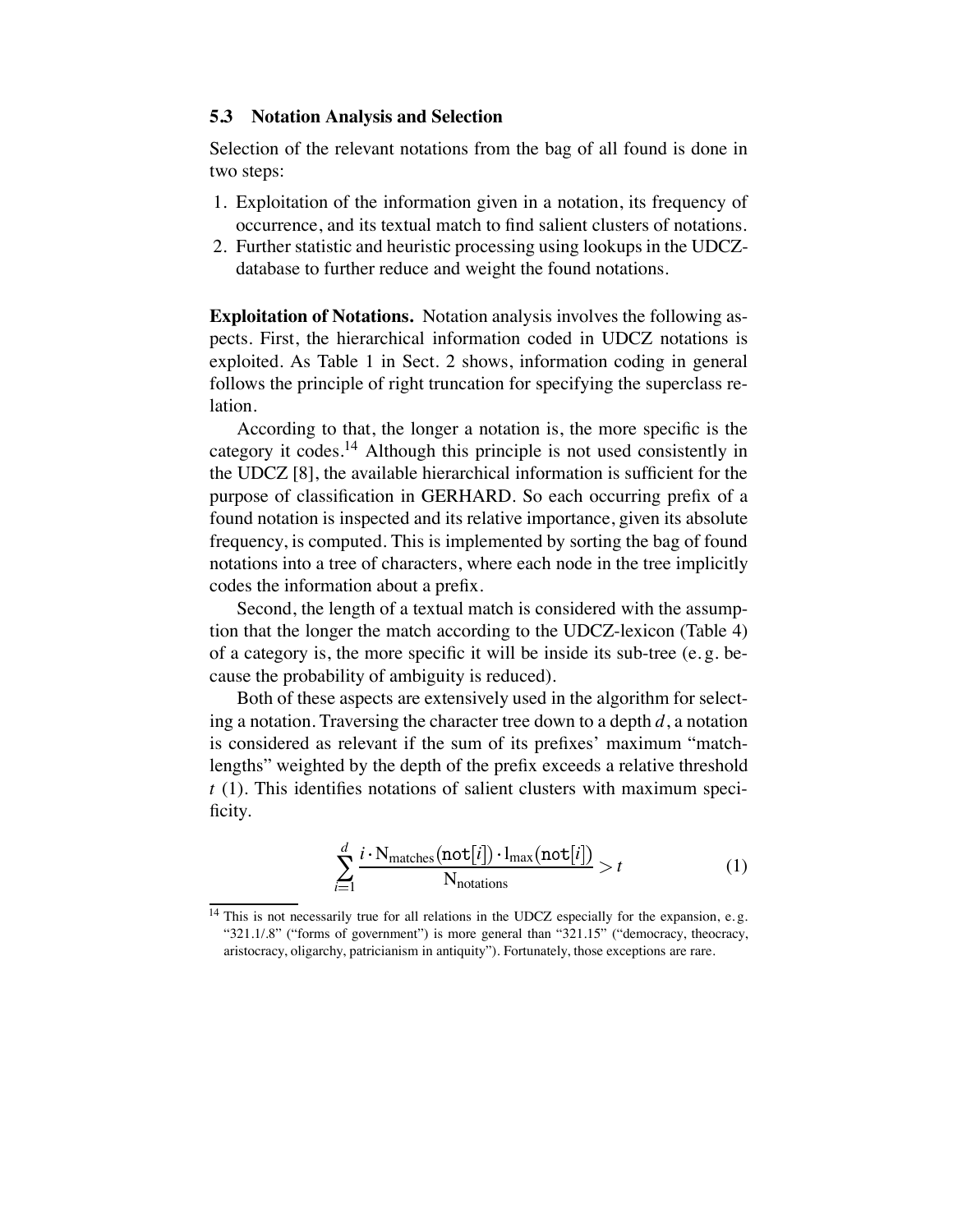| where |                                     | depth of analysis (set to average notation length)                      |
|-------|-------------------------------------|-------------------------------------------------------------------------|
|       | not[i]                              | character of notation at position $i$ , also node in the notation char- |
|       |                                     | acter tree                                                              |
|       | $N_{\text{matches}}(\text{not}[i])$ | number of matches with a prefix up to $not[i]$                          |
|       | $l_{\text{max}}(\text{not}[i])$     | length of longest match found for notations with prefix up to           |
|       |                                     | not[i] / average match length                                           |
|       | t                                   | (threshold) average match length / average notation length              |
|       | <b>N</b> notations                  | number of found notations.                                              |
|       |                                     |                                                                         |

**Statistical Post-Processing.** The above classification process results averaged in 14 notations per document. In a last step they are weighted, and only the best six to eight of them are assigned to a document. This statistic and heuristic post-processing consists of the following steps:

- 1. The documents are checked for being a doublet by comparing the MD5-checksum and the title of the document with the entries in the database.
- 2. The title of the document is checked against an exclusion list. Certain documents, e. g. Web-server statistics are excluded from classification and indexing.
- 3. The title, headings and body of the document are classified separately. A total sum of max. 499 notations including max. 9 precedented notations from the title are held in a bag of unique notations  $\{\text{not }\}_i$ .
- 4. A primary quality  $q (not<sub>i</sub>)$  is calculated:

$$
q(not_i) = 1 + 10 \cdot \left(\frac{N_{\text{matches}}(not_i)^{\alpha_1}}{N_{\text{words}}}\right)^{\alpha_2}
$$
 (2)

where  $\alpha_1$  and  $\alpha_2$  are constant values, N<sub>matches</sub> the number of matches of notation  $not_i$ ,  $N_{words}$  is the number of words in the document.

5. The quality  $q(not_i)$  is corrected by

$$
q(not_i) = q(not_i) + \sum_{l=1,L}^{l} f_l(not_i) + \sum_{l=1,R}^{l} h_l(not_i)
$$
 (3)

where  $f_i(not_i)$  are corrections depending on the notation itself, e.g. the quality geographic subjects are decreased, and  $h_i(not_i)$  are corrections which respect the hierarchical context of the bag of notations:

$$
h_l(not_i) = \gamma_l(R, H\{not\}_{j \neq i})
$$
\n(4)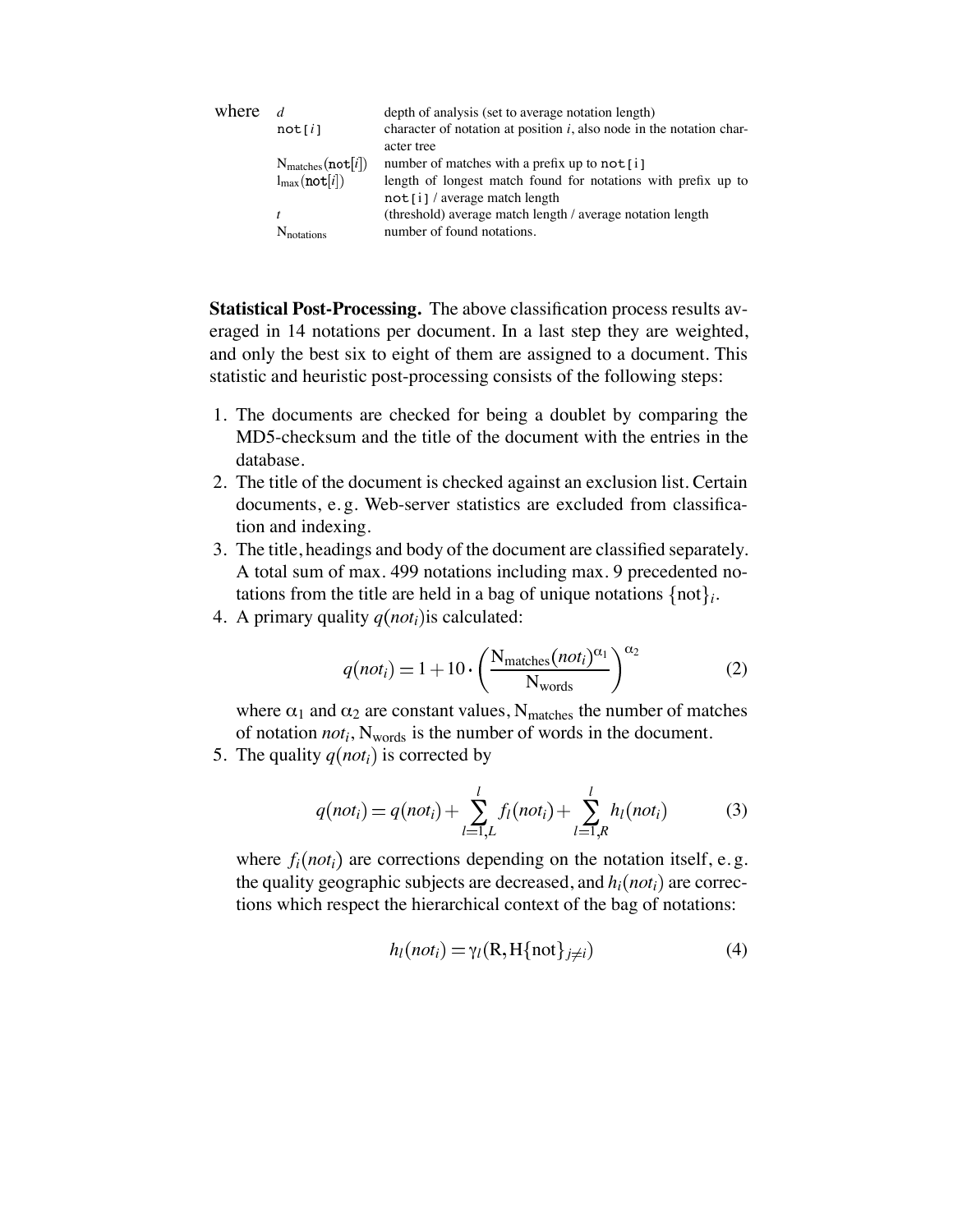If *not<sub>i</sub>* has the relation H to another element of  $\{not\}$ ,  $h_l$  is a definable value. I. e. if we have the notations "physics" and "quantum physics" in  $\{not\}$ , the quality of "quantum physics" is increased and the quality of "physics" is decreased.

6. The quality of the notation  $not_i$  is weighted depending on the appearance of the matching terms.

$$
q(noti) = q(noti) \cdot \sigma(noti)
$$
\n(5)

where  $\sigma (not_i)$  depends on the part (title, headings, body) of the document where *not<sub>i</sub>* matched.

7. A threshold is applied to reduce the number of notations to an average of six to eight.

### **6 Database**

As seen in Sect. 2 the data-structure describing the UDCZ is a directed graph with cycles and labels on its nodes (categories) and edges (relations). Each node is assigned an arbitrary number of SOIF-data records, consisting of structured (e. g. URL, date) and unstructured data (e. g. authors, full-text).

For the structured data a relational database system is suited very well, however, for unstructured data an IR-system or a RDBMS with IRfunctionality has to be used. (Alternatively, an IR-System that can handle structured data could be used as well.) Several systems were evaluated, namely free-WAIS-sf, mSQL, Postgres, Fulcrum, and Oracle. The first prototype was built with Postgres95 in conjunction with Perl5. Unfortunately this solution proved very soon to be far too inefficient. Finally, Oracle7 with the ConText option<sup>15</sup> and the WebServer 2.1 was chosen. Reasons are good integration of structured and unstructured data, scalability, performance, and Web-integration.

In Fig. 3 the general  $ERD<sup>16</sup>$  of GERHARD is shown. EDGES and NODES represent the UDCZ-graph, to which the SOIFS are connected through NODES SOIFS, including the ACCURACIES as calculated by the classification component (Sect. 5).

<sup>15</sup> ConText offers IR-Functionality on columns.

<sup>&</sup>lt;sup>16</sup> Relations for maintenance, statistical analysis, gathering processes, etc. are omitted.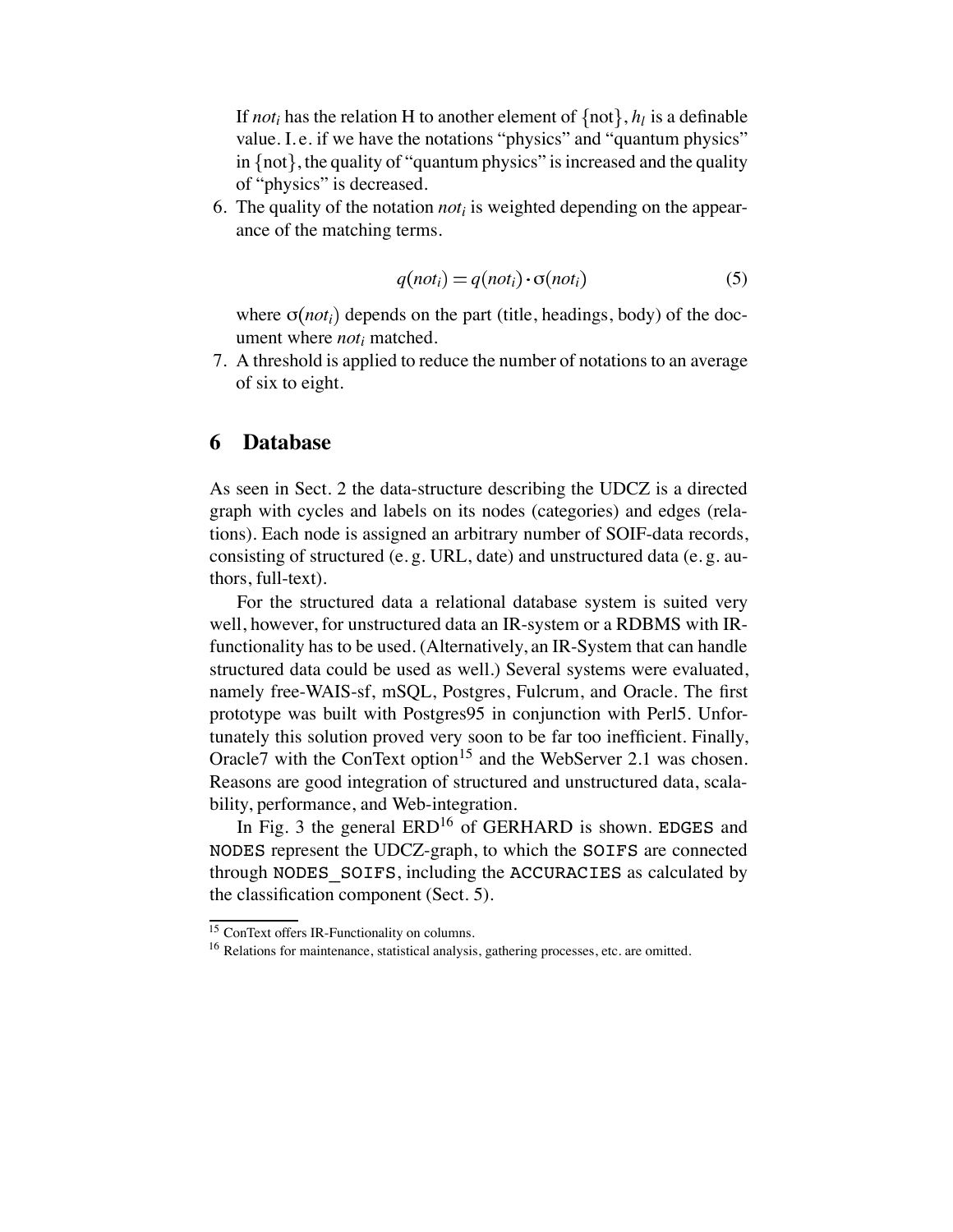**Fig. 3.** Partial ER-Diagram of the UDKZ and SOIFS (simplified)



The attributes in the relation SOIFS are essentially the according fields of the SOIF-definition.<sup>17</sup> As approx. 30% of all Web-documents are duplicates [11], doublet-checking is essential for efficiency. Therefore only the URLs of duplicate documents are stored in DOUBLETS, the counter in SOIFS speeds up the browsing and the deletion of SOIFs.

The NODES include in addition to their description and synonyms in three languages among other things a cross-reference to prior used notations (OLD\_NODES), if applicable. The starting point entries for the navigation are held in ROOT to be able to change them on the fly.

<sup>&</sup>lt;sup>17</sup> As ConText allows only one searchable field for each table, the relation had to be splitted into several tables not shown here.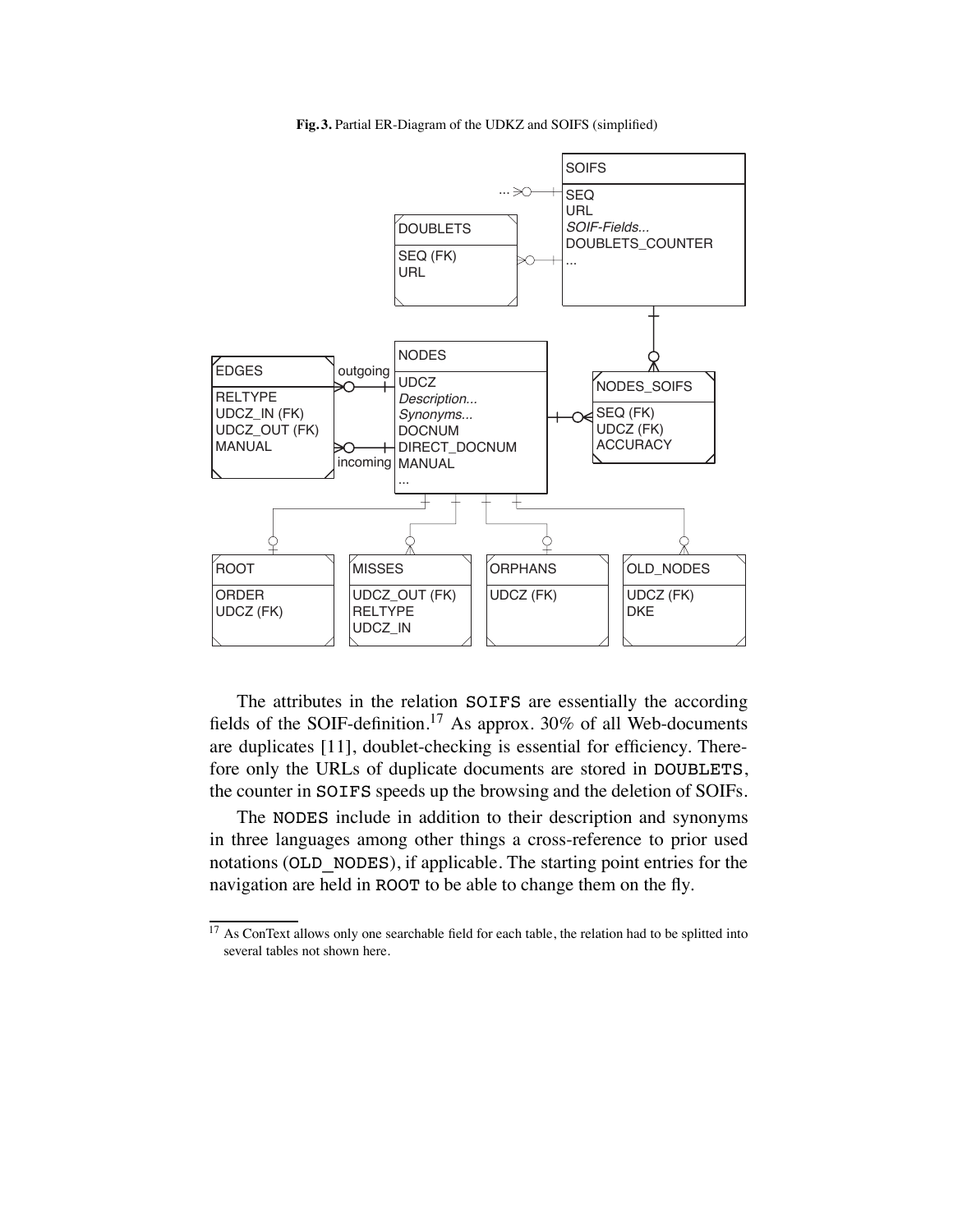As said in Sect. 2, the relations between UDC-entries are only implicit. This implicit information was extracted and written into EDGES with a parser, written in PL/SQL. Although there are rules for the allowed ways of "generating" UDC-entries, not all librarians who created UDCZentries seem to have followed them, so the parser uses some heuristics to extract as many edges as possible. Still, only approx. 90% of the edges have been found up to now.

Another problem is that many UDCZ-entries are build from other UDCZ-entries that do not exist in our data. This would result in a disjointed graph, leaving some specialized categories unreachable by navigation. To avoid this, those cases are documented in MISSES and in EDGES the next available entry found with recursion is stored. Still, some categories<sup>18</sup> and relations had to be entered manually, which is indicated in the attributes MANUAL in NODES and EDGES respectively.<sup>19</sup>

SOIFs and classifications are sent from the statistical post processing via a named pipe to the Oracle SQL\*Loader, which stores them in several tables, depending on the information whether it is a duplicate, a new entry, an update or an entry to delete. A PL/SQL program then inserts, updates or deletes records, regard being had to the duplicates. $^{20}$ 

## **7 User Interface**

The development of the user interface<sup>21</sup> was driven by simplicity and performance. The main functions "browsing the directory", "searching the directory", "searching the documents", and a context-sensitive online help are always available on the left frame<sup>22</sup>.

In navigation the description of the active category as well as the descriptions of its super- and subcategories<sup>23</sup> are shown in an indented ta-

<sup>&</sup>lt;sup>18</sup> Taken from [4].

<sup>&</sup>lt;sup>19</sup> To be able to update the UDCZ data.

<sup>&</sup>lt;sup>20</sup> This is the fastest way to fill a database, unfortunately, the SQL\*Loader can neither update or delete rows directly.

<sup>21</sup> For a more detailed description of the user interface including the administrative issues with screenshots refer to [13] and [14] or http://www.gerhard.de.

<sup>22</sup> We are aware of the problematical nature using frames and Javascript (which is being used for the context-sensitivity of the online help and to indicate what function is active), however this decision was made to increase efficiency. After all, Javascript can be switched of safely, loosing context-sensitivity.

 $23$  A "subcategory" is a category that can be reached directly by the foreign key UDCZ OUT of a EDGE connected to the category by UDCZ IN. Vice-versa for "super-categories". In gen-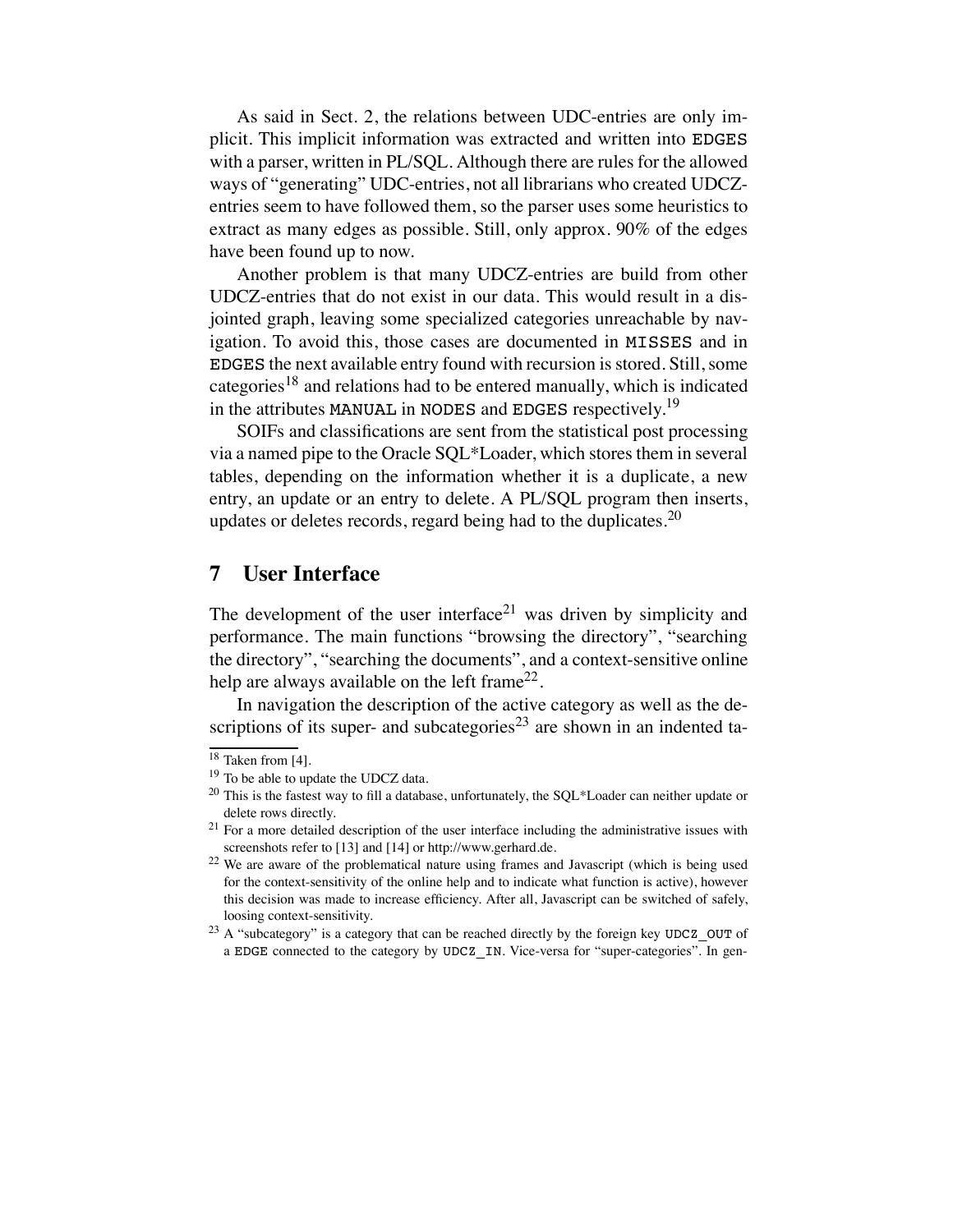ble. Next to each category-description it is shown how many documents are assigned to the transitive envelope of all subcategories and how many documents are assigned to the category itself.<sup>24</sup> To keep the browsing as simple as possible, only those categories are shown that actually lead to documents either directly or indirectly.<sup>25</sup> Of course, searching for categories is possible.



**Fig. 4.** Navigation in the UDCZ-categories

Clicking a description of a category browses the directory, clicking a document-symbol next to a category-description enters an overview of all documents assigned to the category, ranked by the accuracy<sup>26</sup> of the classification. As can be seen in Fig. 5, both German and English documents can be classified correctly.<sup>27</sup>

The result of a full-text search in the documents is a similar overview as in Fig. 5. Clicking on the title of a document opens it, clicking on a document-symbol in the overview shows a detailed view (Fig. 6) of the document.

eral, a super-category defines a "more abstract" category and a subcategory defines a "more specialized" category. The "direction" of the relations of the UDCZ can be found in [9].

 $^{24}$  DOCNUM and DIRECT DOCNUM in NODES (Fig. 3).

 $25$  As can bee seen in Fig. 4 it can happen that a category shows up that has no document assigned to itself or the transitive envelope of its subcategories, but still is selectable ("chemorheology").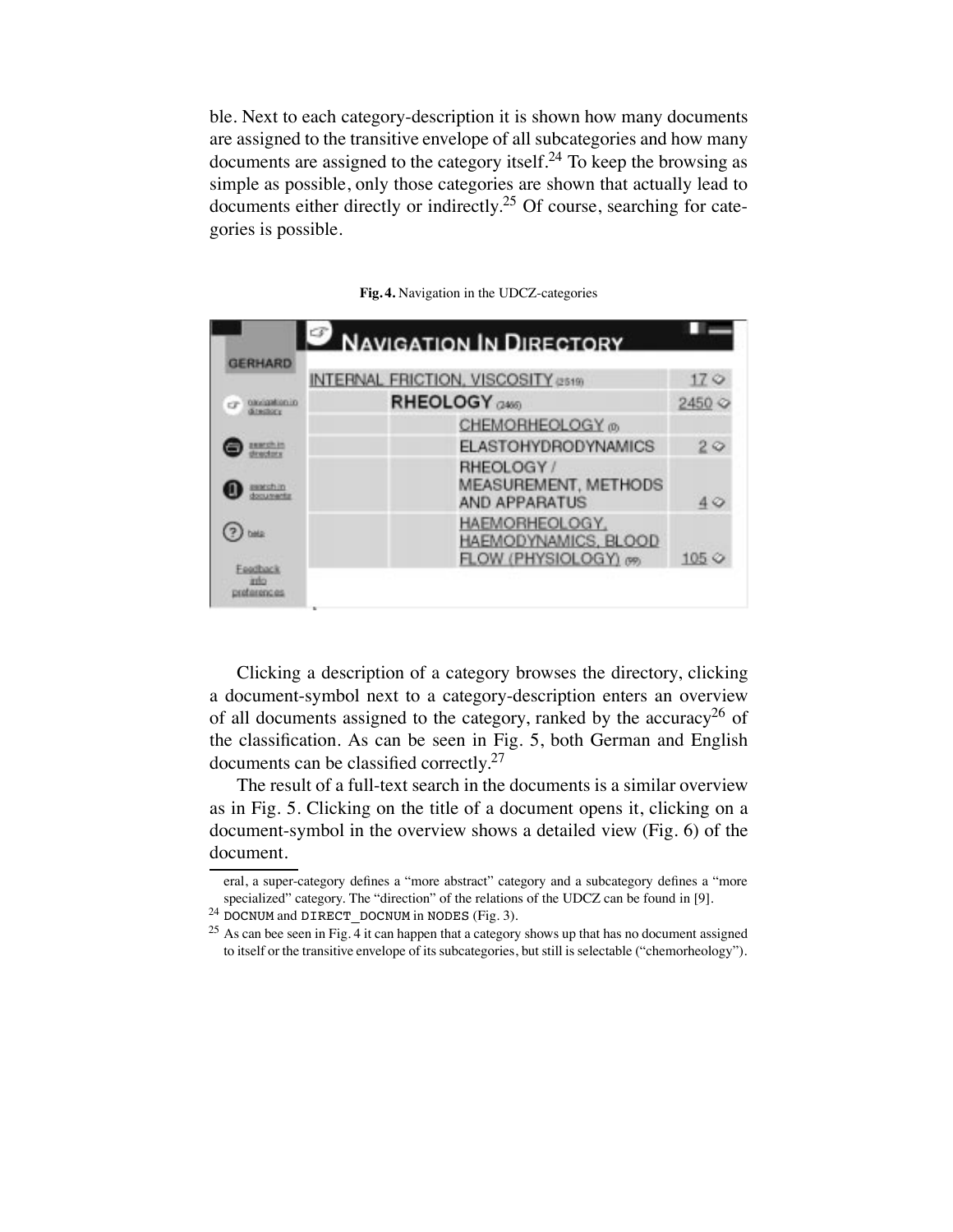

**Fig. 5.** Overview of found assigned documents

#### **Fig. 6.** Detailed view of a document

| <b>GERHARD</b><br>blocation in<br>rT                                                                          | title<br><b>URL</b>   | <b>DETAILED INDEX</b><br>idw - oxidationen mit sauerstoff<br>http://www.tu-clausthal.de/idw/archiv/all/mail.879929544.19732.html                                                                                                                                                                                                                      |  |
|---------------------------------------------------------------------------------------------------------------|-----------------------|-------------------------------------------------------------------------------------------------------------------------------------------------------------------------------------------------------------------------------------------------------------------------------------------------------------------------------------------------------|--|
| directory                                                                                                     | heading               | oxidationen mit sauerstoff.                                                                                                                                                                                                                                                                                                                           |  |
| amesin.kr<br>Womatura<br>zearshin<br>documenta<br>bala<br>Feedback<br><b>sylu</b><br><b>CITED AT EXECUTES</b> | attributed<br>entries | . BIOLOGICAL OXIDATIONS + OXIDATIVE DEGRADATIONS<br>(BIOCHEMISTRY)<br>· OXYGEN<br>+ CATALYSIS + OXPATION + REDUCTION + INTRODUCTION<br>REACTIONS + ELIMINATION REACTIONS<br>OXIDATION / CHEMICAL REACTIONS<br>OXIDATION<br><b>WUERZBURG (CITY)</b><br>WUERZBURG (RURAL DISTRICT)<br>PHOTOOXIDATION<br>CHEMISTRY<br>ORGANIC CHEMISTRY<br>PHOTOXIDATION |  |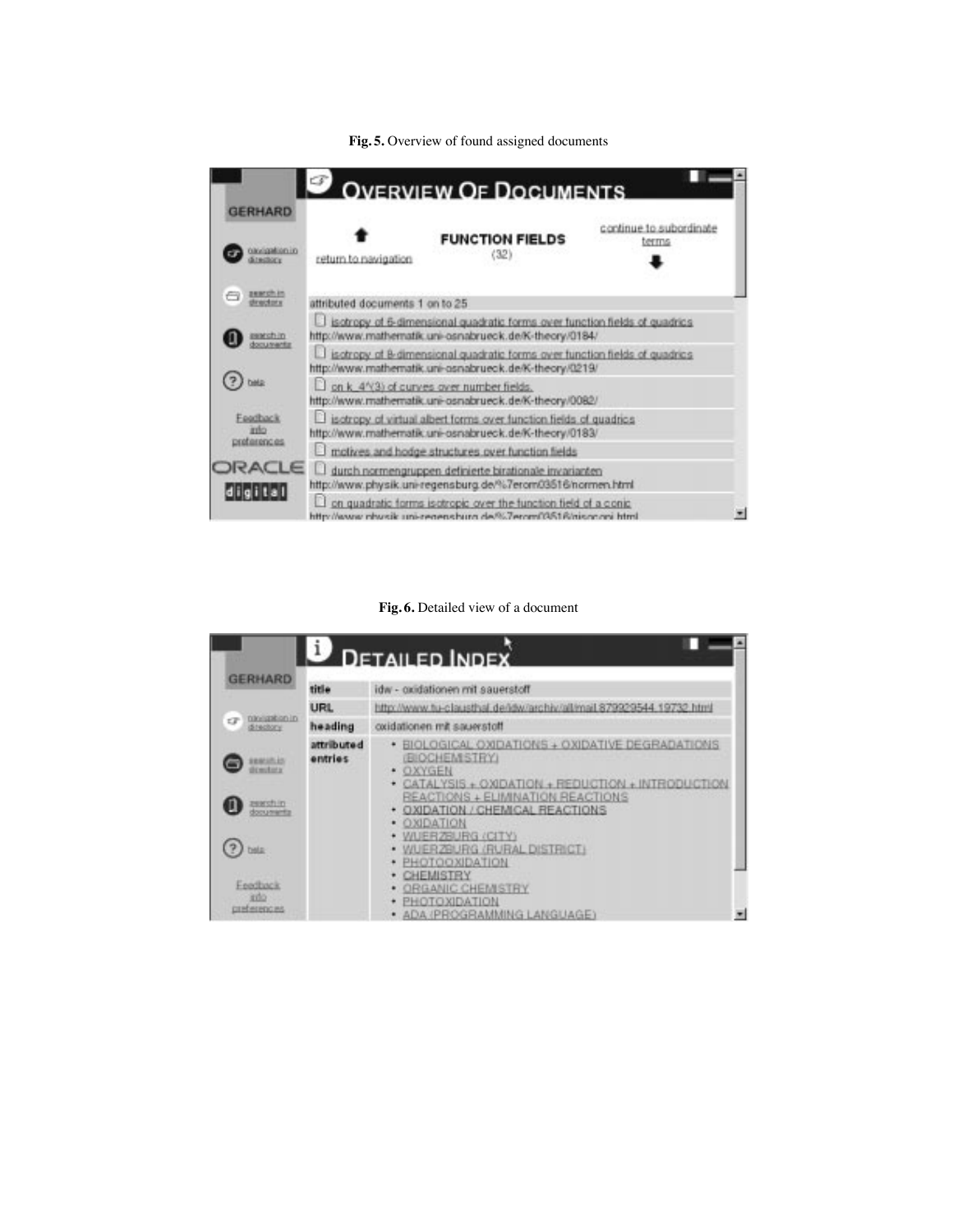In the detailed view among other things all assigned categories are listed. Clicking one of those entries directly jumps back into navigation at the position of the clicked category. This enables a similarity-search on concepts (categories): If the user finds an interesting document, she checks the assigned categories. Often categories describing her interests exist that she was not aware of, hence making documents available, being described by former unknown categories!<sup>28</sup>

Finally, it should be mentioned that the administration and configuration of GERHARD is possible via a Web-interface, and that all pages are generated on the fly through PL/SQL in the database system itself.

### **8 Conclusion**

GERHARD has been developed in only 24 man-months and is operating on a DEC Alpha Server 1000 (192 MByte RAM, 18 GByte HDD). Since 4/1/98 the service is public and can be accessed via http://www.gerhard.de. All objectives have been met, some results are so promising that a further development of GERHARD seems to be very suggestive.

[GERHARD] is the most comprehensive and most deeply exploited catalogue that can be due to its automatic creation very upto-date. Bigger, substantially more current, more systematically exploited, and with monumental less effort built than for example Yahoo! . . . [GERHARD] shows high potential and promising approaches, . . . [but has to be] improved and further developed in additional research. The development of automatic classification methods in realistic applications in the Internet has just begun. [7]

At the moment there exists a cooperation with the Digital Library Project of Nordrhein-Westfalen, in which an interface to the classification service of GERHARD is used. To make GERHARD available for other search-engines in Europe<sup>29</sup>, a Z39.50 gateway is being implemented at

This is because the category has an additional super-category with other documents assigned to it. (Here: "chemistry".)

<sup>26</sup> ACCURACY in NODES\_SOIF (Fig. 3).

 $27$  The linguistic processing for French could not be achieved in the short development period, but could be added.

<sup>&</sup>lt;sup>28</sup> It is planned to select multiple categories that the documents should share.

<sup>29</sup> E. g. Europa-Gate, Nordic-Web-Index, MeDoc, and the DBV- OSI/Z39.50-Projekt.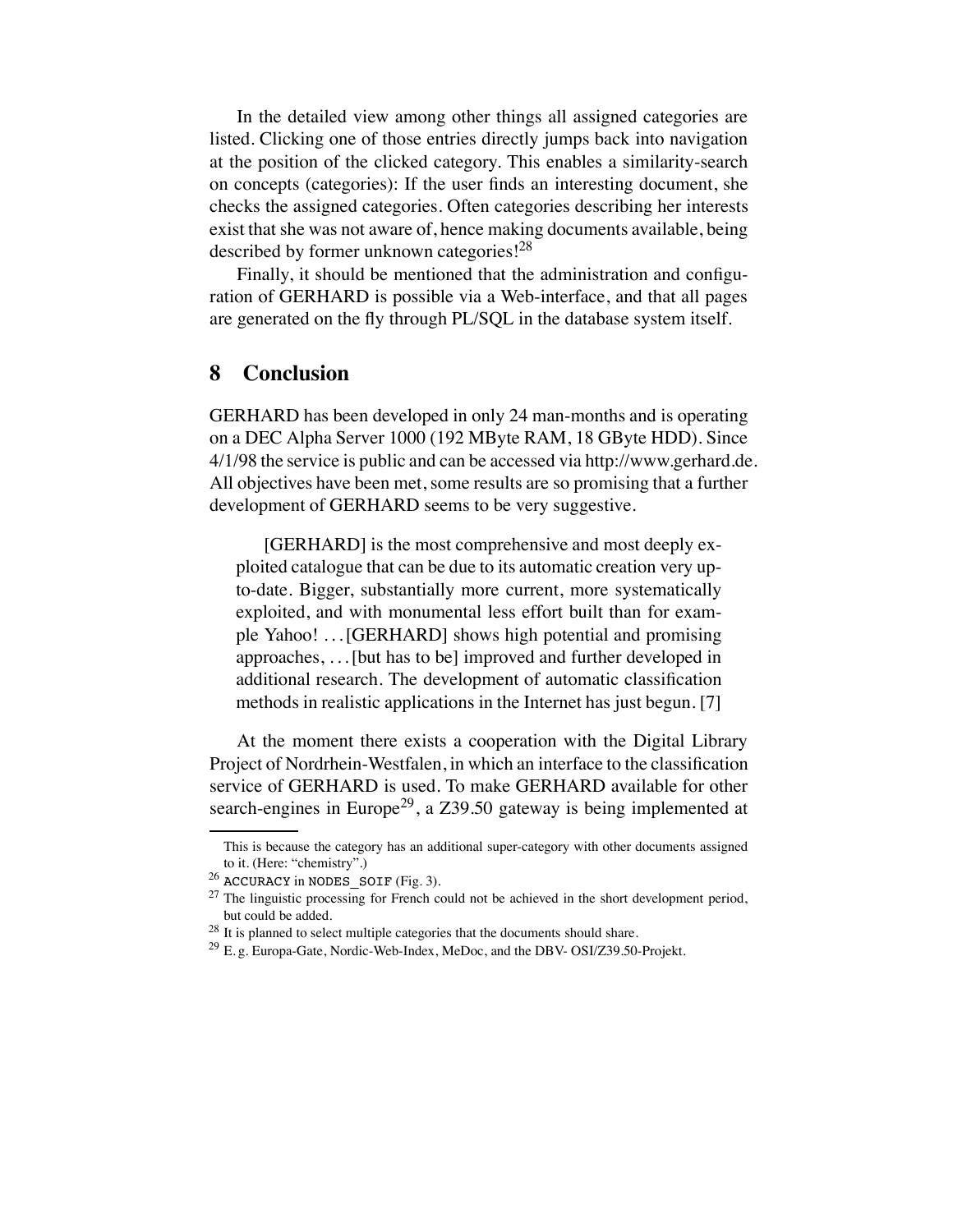the moment. Also work to replace the Harvest gatherer by Combine<sup>30</sup> is ongoing.

GERHARD is a proof of concept and is suited very well for further research in many fields, e. g.:

- **–** improvement of the classification algorithms
- **–** evaluation of several classification methods
- **–** evaluating the behavior of users when looking for new information
- **–** profile services, based on interests and concepts
- **–** automatic extension of the relations between concepts
- **–** improvement of navigation using VRML
- **–** improvement similarity search using more than one shared category
- **–** service for automatic generation of metadata for authors
- **–** integration of subject-specific classification-systems like CRCS

Talks with developers of the EU-project Desire have shown that many synergies can be obtained, this should be pursued actively.

### **References**

- [1] Anders Ardö, Franck Falcoz, Traugott Koch, Morten Nielsen, and Mogens Sand-Improving resource discovery and retrieval on the Internet: The Nordic WAIS/World Wide Web project – summary report. *Nordinfo-Nytt*, (4):13–28, 1994. http://www.nordinfo.helsinki.fi/nordnytt/nnytt4\_94/sandfaer.htm.
- [2] Lois Mai Chan, John Phillip Comaromi, and Mohinder Partap Satija. *Dewey Decimal Classification: a practical guide*. Forest Press, Albany, New York, 1994. http://www.oclc.org/oclc/man/9353pg/9353toc.htm.
- [3] Alan Dawson. BUBL bursts out of bath. *The Serials Librarian*, 31(4):15–22, 1997. http://bubl.ac.uk/journals/lis/oz/serlib/v31n0497/dawson.htm.
- [4] Deutscher Normenausschuß (DNA), editor. *DK Dezimalklassifikation: Deutsche Kurzausgabe*. Beuth-Vertrieb GmbH, Berlin, Köln, Berlin, 4 edition, 1973.
- [5] Darren R. Hardy, Michael F. Schwartz, and Duane Wessels. Harvest user's manual. Documentation, U. Colorado, 31. 1. 1996 1996. http://www.tardis.ed.ac.uk/harvest/docs/oldmanual/.
- [6] Tracey Hooper. Desire II development of a european service for information on research and education II. Technical Report RE 4004 (RE) - D1.1, Institute for Learning and Research Technology, University of Bristol, 1998. http://www.desire.org/html/research/deliverables/D1\_1/D1\_1.html.
- [7] Traugott Koch. Nutzung von Klassifikationssystemen zur verbesserten Beschreibung, Organisation und Suche von Internetressourcen. *Buch und Bibliothek*, (5):326–335, 1998.
- [8] Klaus Loth. Wissensorganisation durch ein neues Notationssystem eine konstruktive Kritik der UDK. *ABI-Technik*, 16(1):17–28, 1996.

<sup>&</sup>lt;sup>30</sup> A by NetLab, Lund for the EU-project Desire developed gatherer.